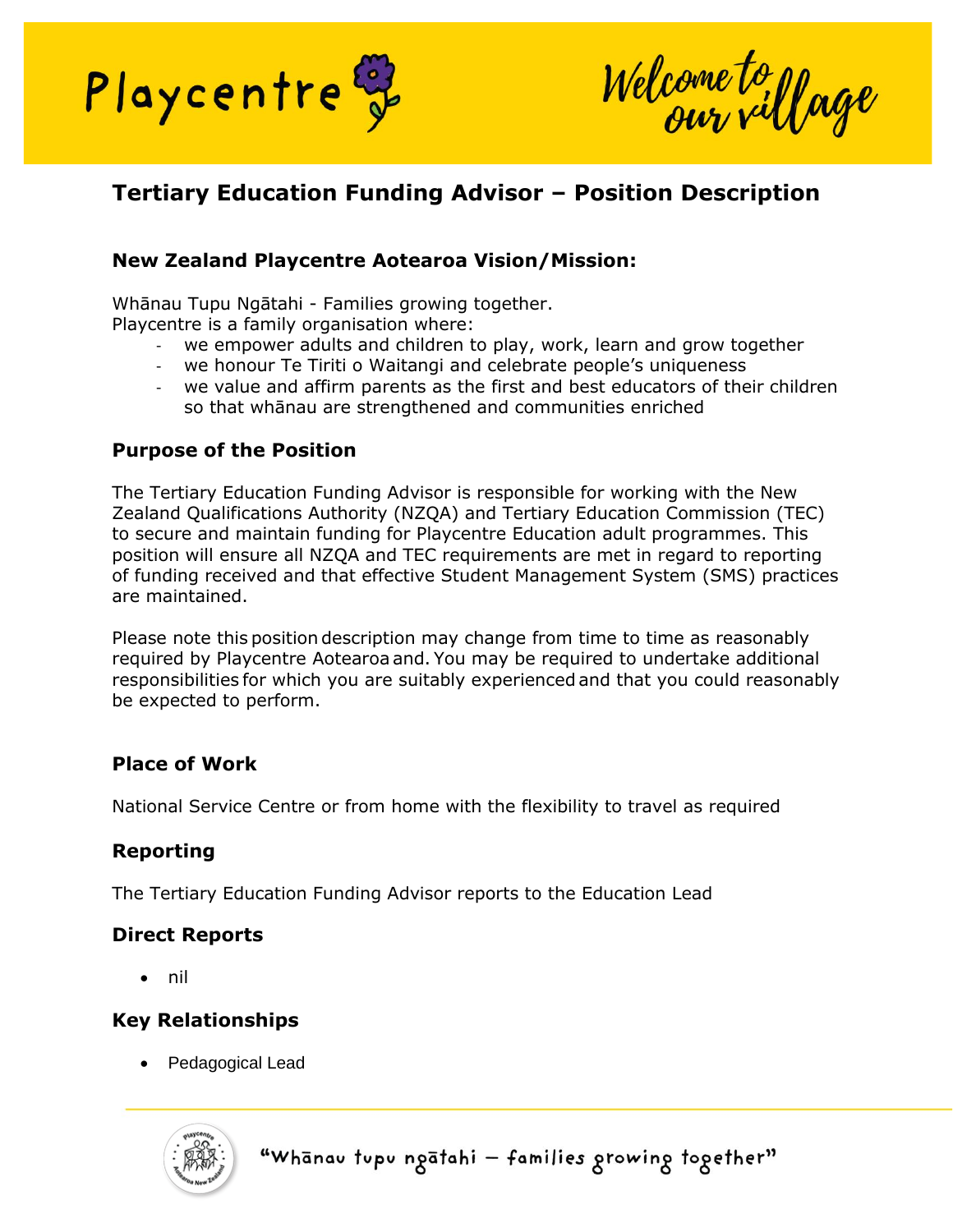• Chief Financial Officer

 $\Gamma$ 

- Playcentre Education team
- New Zealand Qualifications Authority (NZQA)
- Tertiary Education Commission (TEC)

| <b>Key accountabilities</b> |                                                                                                                                                                                                                                                                                                                                                                                                                                                                                                                                                                                                                                                                                                                                                                                                                                                                                                                                                                                                                                                                                                                                                                                                                                                                                                                                                                                                                                                                                                                                                                                                                                                                                                                                                                                                                                                                                                                                                                                                                                                                                                                                                                                 |  |
|-----------------------------|---------------------------------------------------------------------------------------------------------------------------------------------------------------------------------------------------------------------------------------------------------------------------------------------------------------------------------------------------------------------------------------------------------------------------------------------------------------------------------------------------------------------------------------------------------------------------------------------------------------------------------------------------------------------------------------------------------------------------------------------------------------------------------------------------------------------------------------------------------------------------------------------------------------------------------------------------------------------------------------------------------------------------------------------------------------------------------------------------------------------------------------------------------------------------------------------------------------------------------------------------------------------------------------------------------------------------------------------------------------------------------------------------------------------------------------------------------------------------------------------------------------------------------------------------------------------------------------------------------------------------------------------------------------------------------------------------------------------------------------------------------------------------------------------------------------------------------------------------------------------------------------------------------------------------------------------------------------------------------------------------------------------------------------------------------------------------------------------------------------------------------------------------------------------------------|--|
| Role Specific               | Support the Pedagogical Lead and Education Lead with<br>$\bullet$<br>the development and implementation of Playcentre<br>Education strategic and annual planning.<br>Support the Pedagogical Lead and Education Lead with<br>$\bullet$<br>the development and monitoring of the TEC Investment<br>Plan and participate in TEC monitoring and engagement<br>process.<br>Work alongside the Pedagogical Lead and Education<br>$\bullet$<br>Lead to monitor financial viability.<br>Support annual funding agreement negotiations and<br>$\bullet$<br>approval.<br>Receive funding deposit advice from TEC and monitor<br>$\bullet$<br>the receipt of TEC funding.<br>Submit Single Data Return for Student component<br>$\bullet$<br>funding as required.<br>Oversee the annual RS18 Staff Return.<br>$\bullet$<br>Collate Playcentre Education statistics annually in<br>$\bullet$<br>collaboration with the Education Lead.<br>Inform Playcentre Aotearoa of student management<br>$\bullet$<br>system requirements.<br>Maintain Playcentre Education SMS security and backup<br>$\bullet$<br>for SMS data.<br>Maintain SMS to meet the requirements of MoE tertiary<br>$\bullet$<br>reporting including applying SMS software updates and<br>NSI change notifications.<br>Provide student data systems management support and<br>$\bullet$<br>guidance to Playcentre Aotearoa.<br>Maintain associated auditable student enrolment and<br>$\bullet$<br>completion records required for funding.<br>Work closely with the Education Team re to ensure<br>$\bullet$<br>compliance with NZQA requirements, student data,<br>course requirements, credit transfer, RPL, as required.<br>Monitor developments in the tertiary education sector,<br>$\bullet$<br>advise the organization as required on implications and<br>make appropriate changes as required/agreed.<br>Act as the authorizer for Playcentre Education to the<br>$\bullet$<br><b>Education Sector Authentication and Authorisation</b><br>(ESAA) to maintain Playcentre Education access to<br>required education systems.<br>Monitor and adapt systems to meet TEC and Playcentre<br>٠<br>Aotearoa requirements. |  |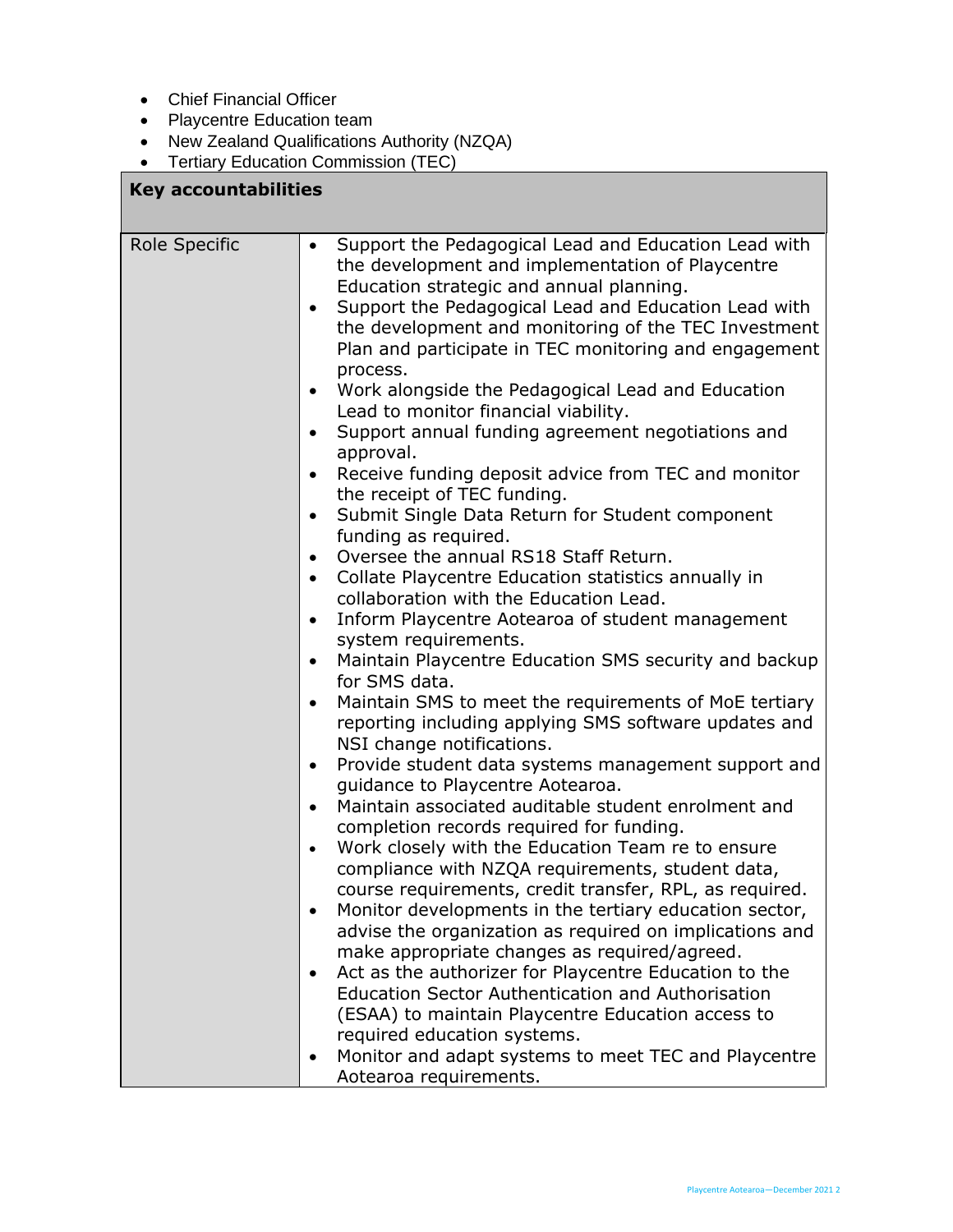|                                   | Attend and provide information to Education Team<br>$\bullet$<br>meetings, and other Playcentre Aotearoa meetings as<br>requested.<br>Monitor and report developments in the Tertiary<br>$\bullet$<br>education sector that may impact on Playcentre<br>education funding.<br>Contribute to discussion and documents as required to<br>$\bullet$<br>assist decision making processes of Playcentre<br>Aotearoa.<br>Maintain relationships and communications with<br>$\bullet$<br>relevant stakeholders. |
|-----------------------------------|----------------------------------------------------------------------------------------------------------------------------------------------------------------------------------------------------------------------------------------------------------------------------------------------------------------------------------------------------------------------------------------------------------------------------------------------------------------------------------------------------------|
| <b>Bi-cultural</b><br>partnership | Participate in ongoing Treaty and Bicultural related<br>$\bullet$<br>training and other appropriate professional<br>development.<br>Encourage and understand the importance of the dual<br>$\bullet$<br>heritage of New Zealand/Aotearoa.<br>Recognise the principles of Te Tiriti o Waitangi and how<br>$\bullet$<br>they relate to Playcentre.                                                                                                                                                         |
| Centre focused                    | All Playcentre employees have responsibility for<br>$\bullet$<br>ensuring that their role and contribution (whether<br>directly or indirectly) in the development, co-ordination<br>and provision of services or support, proactively helps<br>centres to be able to undertake their work upholding<br>and promoting Playcentre Aotearoa values and<br>philosophy.                                                                                                                                       |
| <b>Health and Safety</b>          | Undertakes work safely complying with the Health &<br>$\bullet$<br>Safety at Work Act 2015 and taking responsibility for<br>your own actions.<br>Complies with all H&S information, instruction,<br>$\bullet$<br>Playcentre policies and procedures, training and<br>supervision.<br>Reports any health & safety hazards, risks and<br>$\bullet$<br>incidents in the workplace immediately.<br>Complies with all requirements of return to work and<br>rehabilitation plans.                             |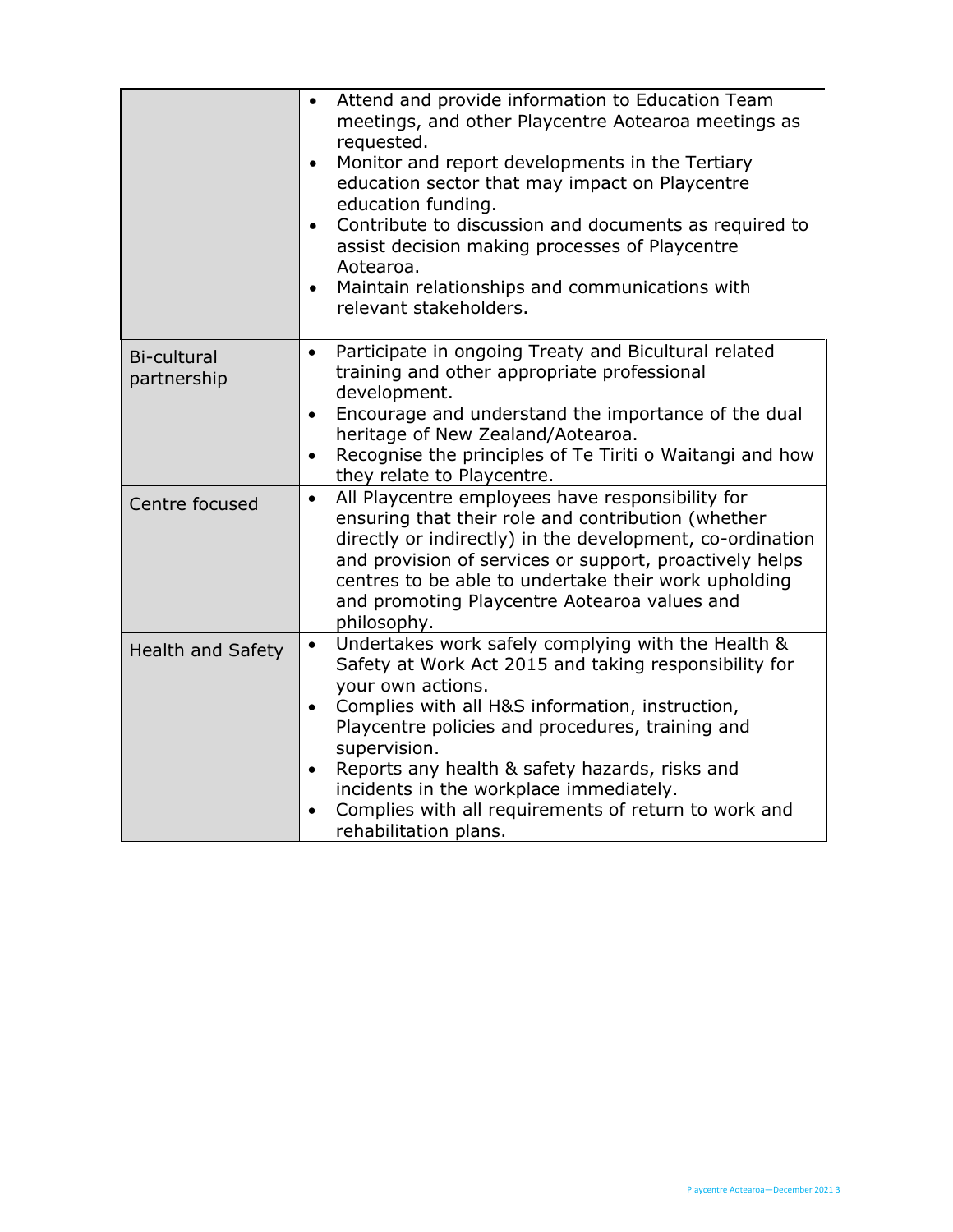| <b>Key competencies</b>          |                                                                                                                                                                                                                                                                                                                                                              |  |
|----------------------------------|--------------------------------------------------------------------------------------------------------------------------------------------------------------------------------------------------------------------------------------------------------------------------------------------------------------------------------------------------------------|--|
| Pou Hono:<br>Valuing Māori       | Actively engages in promotion of Māori cultural values.<br>$\bullet$<br>Recognise that others will bring/apply their cultural<br>$\bullet$<br>perspective to all discussions, decisions and actions.<br>Identifies cultural perspectives and bias in others and<br>$\bullet$<br>challenges their views in a manner that would cause<br>them to self-reflect. |  |
| Analytical thinking              | Makes considered decisions and establishes clear goals<br>$\bullet$<br>and priorities to achieve desired outcomes.<br>Approaches problems analytically, from a variety of<br>$\bullet$<br>perspectives, identifying immediate and long-term<br>consequences.                                                                                                 |  |
| <b>Building</b><br>relationships | Ability to establish trust and confidence of<br>$\bullet$<br>stakeholders.<br>Honest, respectful and open in delivery of<br>$\bullet$<br>communication.                                                                                                                                                                                                      |  |
| Communication<br>with influence  | Earns respect through competence in role and acting<br>$\bullet$<br>with honesty and integrity.<br>Solution focused.<br>$\bullet$<br>Be available for the Playcentre community to find a<br>common ground and viable solutions that meet their<br>needs as well as the needs of the centres.                                                                 |  |
| Consultation &<br>collaboration  | Provide expert and valued advice to support<br>$\bullet$<br>stakeholders (internal and external) and build trust<br>Draw on own knowledge and expertise to provide<br>$\bullet$<br>relevant advice to stakeholders                                                                                                                                           |  |
| Delivering results               | Is action oriented, having the energy, motivation,<br>$\bullet$<br>positivity and commitment to excellence to ensure<br>achievement of results.<br>Consistently achieves priority goals, seizes challenges,<br>$\bullet$<br>deals with any knock backs, and keeps themselves and<br>others focused on achieving the required outcomes.                       |  |